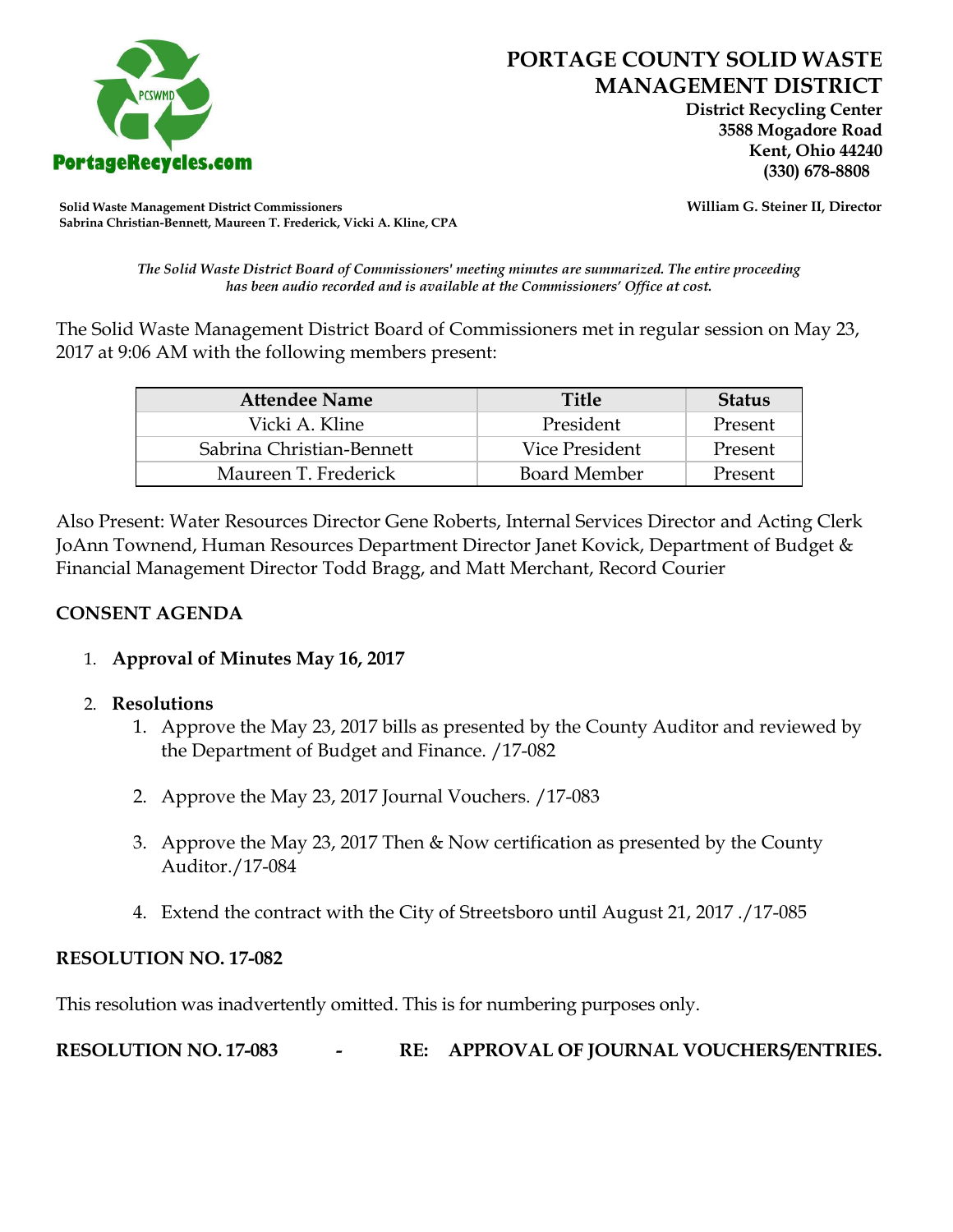It was moved by Sabrina Christian-Bennett, seconded by Maureen T. Frederick that the following Resolution be adopted:

- **WHEREAS,** the Ohio Revised Code requires that warrants be approved by the District Board of Commissioners for the Portage County Solid Waste Management District prior to their issuance, and
- **WHEREAS,** there are other similar financial transactions defined as journal vouchers/entries that are dissimilar in that they are used to pay for charges for services from one county department and/or fund to another department and/or fund and thus are processed in lieu of issuing a warrant, and
- **WHEREAS,** the Journal Vouchers/Entries are submitted by the Solid Waste Management District Director for review by the District Board of Commissioners; now therefore be it

| 05/16/17 | 751 | \$27.23  |
|----------|-----|----------|
| 05/19/17 | 864 | 49.25    |
| 05/19/17 | 860 | 443.81   |
| Total    |     | \$520.29 |

**RESOLVED,** that the District Board of Commissioners approves the attached Journal Vouchers/Entries, and be it further

**RESOLVED,** that the District Board of Commissioners finds and determines that all formal actions of this Board concerning and relating to the adoption of this resolution were taken in an open meeting of this Board and that all deliberations of this Board that resulted in those formal actions were in meeting open to the public in compliance with the law including Section 121.22 of the Ohio Revised Code.

Roll call vote as follows:

| Vicki Kline, Yea;            |        |     | Sabrina Christian-Bennett, Yea;                                         | Maureen T. Frederick, Yea; |
|------------------------------|--------|-----|-------------------------------------------------------------------------|----------------------------|
| <b>RESOLUTION NO. 17-084</b> | $\sim$ | RE: | <b>ACCEPTANCE OF THEN AND NOW</b><br><b>CERTIFICATIONS FOR PAYMENT.</b> |                            |

It was moved by Sabrina Christian-Bennett, seconded by Maureen T. Frederick that the following resolution be adopted:

**WHEREAS,** Ohio Revised Code Section 5705.41 (D)(1) authorizes the expenditure of moneys, provided a certificate of the County Auditor is supplied stating that there was at the time of the making of such contract or order and at the time of the execution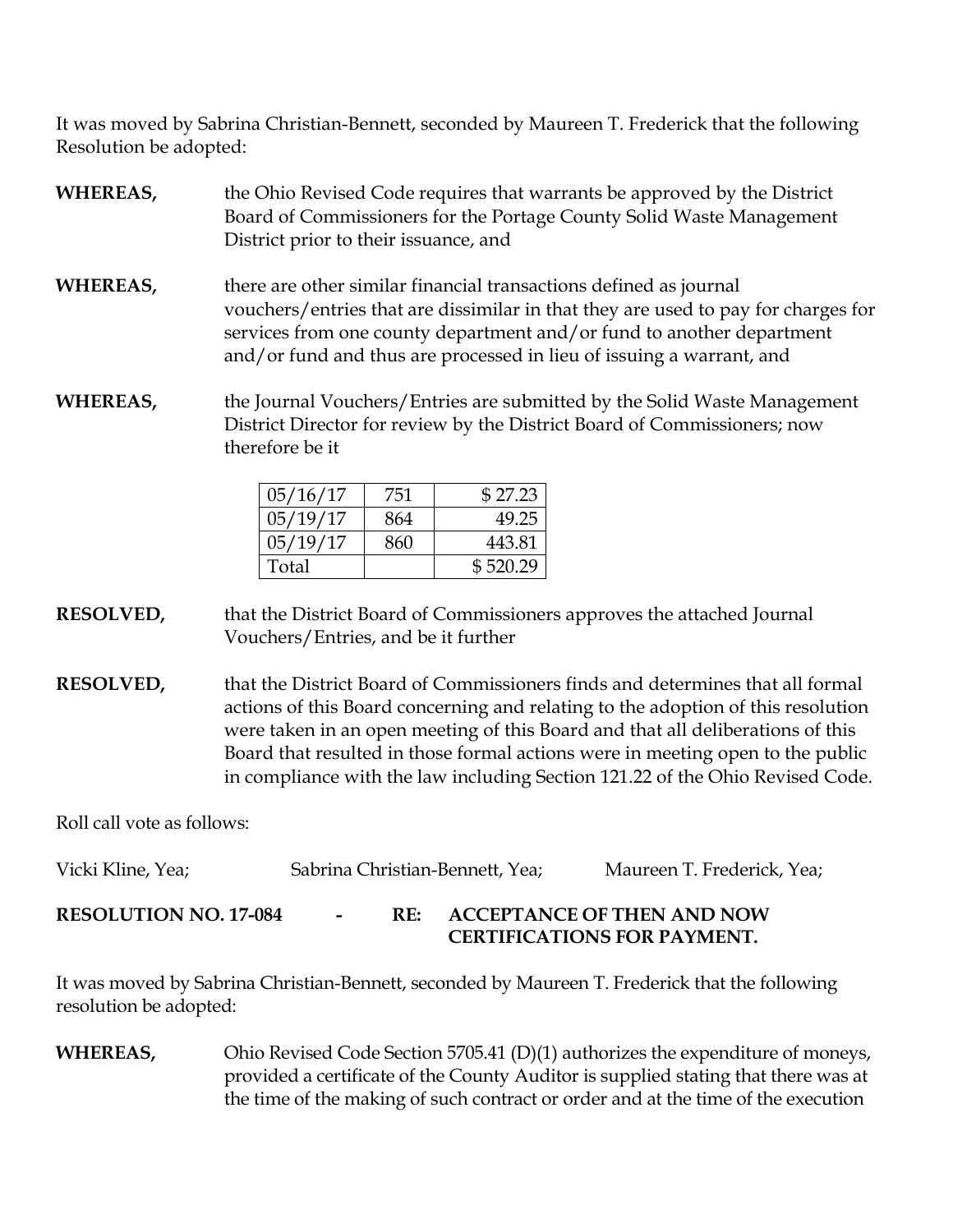|                  | of such certificate a sufficient sum appropriated for the purpose of such contract<br>and in the treasury or in process of collection to the credit of an appropriate fund<br>free from any previous encumbrances (Then and Now Certification), and                                                                                                                                                                    |
|------------------|------------------------------------------------------------------------------------------------------------------------------------------------------------------------------------------------------------------------------------------------------------------------------------------------------------------------------------------------------------------------------------------------------------------------|
| <b>WHEREAS,</b>  | the Then and Now Certification is recommended by the State Auditor's Office,<br>the Portage County Auditor's Office, and the Portage County Prosecutor's Office,<br>and                                                                                                                                                                                                                                                |
| <b>WHEREAS,</b>  | a listing of expenditures, attached hereto as Exhibit "A" and incorporated herein<br>by reference, has been certified by the County Auditor according to Ohio Revised<br>Code section 5705.41 (D)(1); now therefore be it                                                                                                                                                                                              |
| <b>RESOLVED,</b> | that the expenditures listed herein are properly certified by the County Auditor in<br>the amount of \$384,190.29 dated May 23, 2017 as set forth in Exhibit "A" shall be<br>paid; and be it further                                                                                                                                                                                                                   |
| <b>RESOLVED,</b> | that the District Board of Commissioners finds and determines that all formal<br>actions of this Board concerning and relating to the adoption of this resolution<br>were taken in an open meeting of this Board and that all deliberations of this<br>Board that resulted in those formal actions were in meeting open to the public in<br>compliance with the law including Section 121.22 of the Ohio Revised Code. |
|                  |                                                                                                                                                                                                                                                                                                                                                                                                                        |

Roll call vote as follows:

| Vicki Kline, Yea;            | Sabrina Christian-Bennett, Yea; |                |     |  | Maureen T. Frederick, Yea;              |                                                                                             |
|------------------------------|---------------------------------|----------------|-----|--|-----------------------------------------|---------------------------------------------------------------------------------------------|
| <b>RESOLUTION NO. 17-085</b> |                                 | $\blacksquare$ | RE: |  | <b>EXTEND UNTIL AUGUST 21, 2017 THE</b> | <b>CONTRACT WITH THE CITY OF STREETSBORO</b><br><b>FOR RESIDENTIAL RECYCLING COLLECTION</b> |

It was moved by Sabrina Christian-Bennett, seconded by Maureen T. Frederick that the following resolution be adopted:

| WHEREAS, | the Portage County Solid Waste Management District and the City of Streetsboro,<br>on July 17, 2012 entered into a contract for recycling services through July 17, 2017<br>, and |
|----------|-----------------------------------------------------------------------------------------------------------------------------------------------------------------------------------|
| WHEREAS, | the City of Streetsboro wishes to extend the current contract until August 21,<br>2017, and                                                                                       |
| WHEREAS, | it is the recommendation of the Portage County Solid Waste Management District<br>Director to extend the contract until August 21, 2017 with the City of Streetsboro,<br>and      |